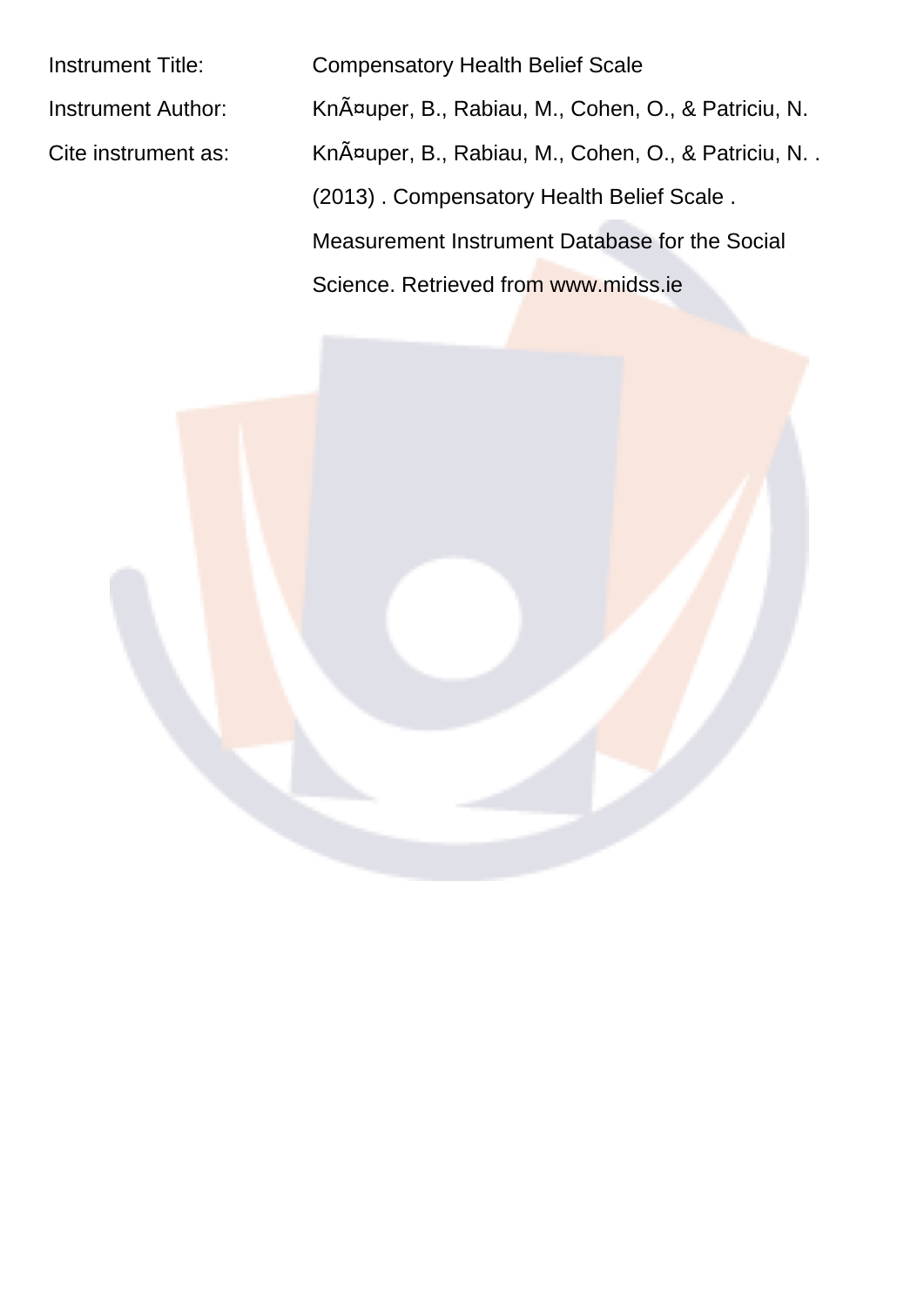## **Compensatory Health Beliefs Scale**

(Reliability and validity data in: Knäuper, B., Rabiau, M., Cohen, O., & Patriciu, N. (2004). Compensatory health beliefs: Theory and measurement. Psychology and Health, 19(5), 607-624.)

**Instructions:** Different people believe different things about their health. Below is a list of beliefs that someone might have about staying healthy. Please read each sentence carefully and tell us how much you agree or disagree with it by putting an "X" on one of the following responses: Totally disagree; Somewhat disagree; Neither agree nor disagree; Somewhat agree; or Totally agree. Remember that there are no right or wrong answers, because everybody believes different things.

## 1. Relaxing on the weekend can make up for stress during the week.

 $2.$ 

 $3.$ 

 $\overline{4}$ .

5.

6.

7.

8.

9.

|                                                                                                                      | Totally<br>disagree | Somewhat<br>disagree | Neither agree<br>nor disagree | Somewhat<br>agree | Totally<br>agree        |  |  |  |  |  |
|----------------------------------------------------------------------------------------------------------------------|---------------------|----------------------|-------------------------------|-------------------|-------------------------|--|--|--|--|--|
| Using artificial sweeteners compensates for extra calories.                                                          |                     |                      |                               |                   |                         |  |  |  |  |  |
|                                                                                                                      | Totally<br>disagree | Somewhat<br>disagree | Neither agree<br>nor disagree | Somewhat<br>agree | Totally<br>agree        |  |  |  |  |  |
| <b>Exercising can compensate for smoking.</b>                                                                        |                     |                      |                               |                   |                         |  |  |  |  |  |
|                                                                                                                      | Totally<br>disagree | Somewhat<br>disagree | Neither agree<br>nor disagree | Somewhat<br>agree | Totally<br>Agree        |  |  |  |  |  |
| It is OK to go to bed late if one can sleep longer the next morning<br>(only the number of hours count).             |                     |                      |                               |                   |                         |  |  |  |  |  |
|                                                                                                                      | Totally<br>disagree | Somewhat<br>disagree | Neither agree<br>nor disagree | Somewhat<br>agree | <b>Totally</b><br>agree |  |  |  |  |  |
| Not drinking alcohol during the week can make up for the effects of drinking too much<br>alcohol during the weekend. |                     |                      |                               |                   |                         |  |  |  |  |  |
|                                                                                                                      | Totally             | Somewhat             | Neither agree                 | Somewhat          | Totally                 |  |  |  |  |  |
|                                                                                                                      | disagree            | disagree             | nor disagree                  | agree             | agree                   |  |  |  |  |  |
| Skipping the main dish can make up for eating dessert.                                                               |                     |                      |                               |                   |                         |  |  |  |  |  |
|                                                                                                                      | Totally             | Somewhat             | Neither agree                 | Somewhat          | Totally                 |  |  |  |  |  |
|                                                                                                                      | disagree            | disagree             | nor disagree                  | agree             | agree                   |  |  |  |  |  |
| Relaxing in front of the TV can compensate for a stressful day.                                                      |                     |                      |                               |                   |                         |  |  |  |  |  |
|                                                                                                                      | Totally             | Somewhat             | Neither agree                 | Somewhat          | Totally                 |  |  |  |  |  |
|                                                                                                                      | disagree            | disagree             | nor disagree                  | agree             | agree                   |  |  |  |  |  |
| Eating whatever one wants in the evening is OK if one did not eat<br>much during the day.                            |                     |                      |                               |                   |                         |  |  |  |  |  |
|                                                                                                                      | Totally<br>disagree | Somewhat<br>disagree | Neither agree<br>nor disagree | Somewhat<br>agree | Totally<br>Agree        |  |  |  |  |  |
| Eating healthy can make up for the effects of regularly drinking alcohol.                                            |                     |                      |                               |                   |                         |  |  |  |  |  |
|                                                                                                                      | Totally<br>disagree | Somewhat<br>disagree | Neither agree<br>nor disagree | Somewhat<br>agree | Totally<br>agree        |  |  |  |  |  |
|                                                                                                                      |                     |                      |                               |                   |                         |  |  |  |  |  |